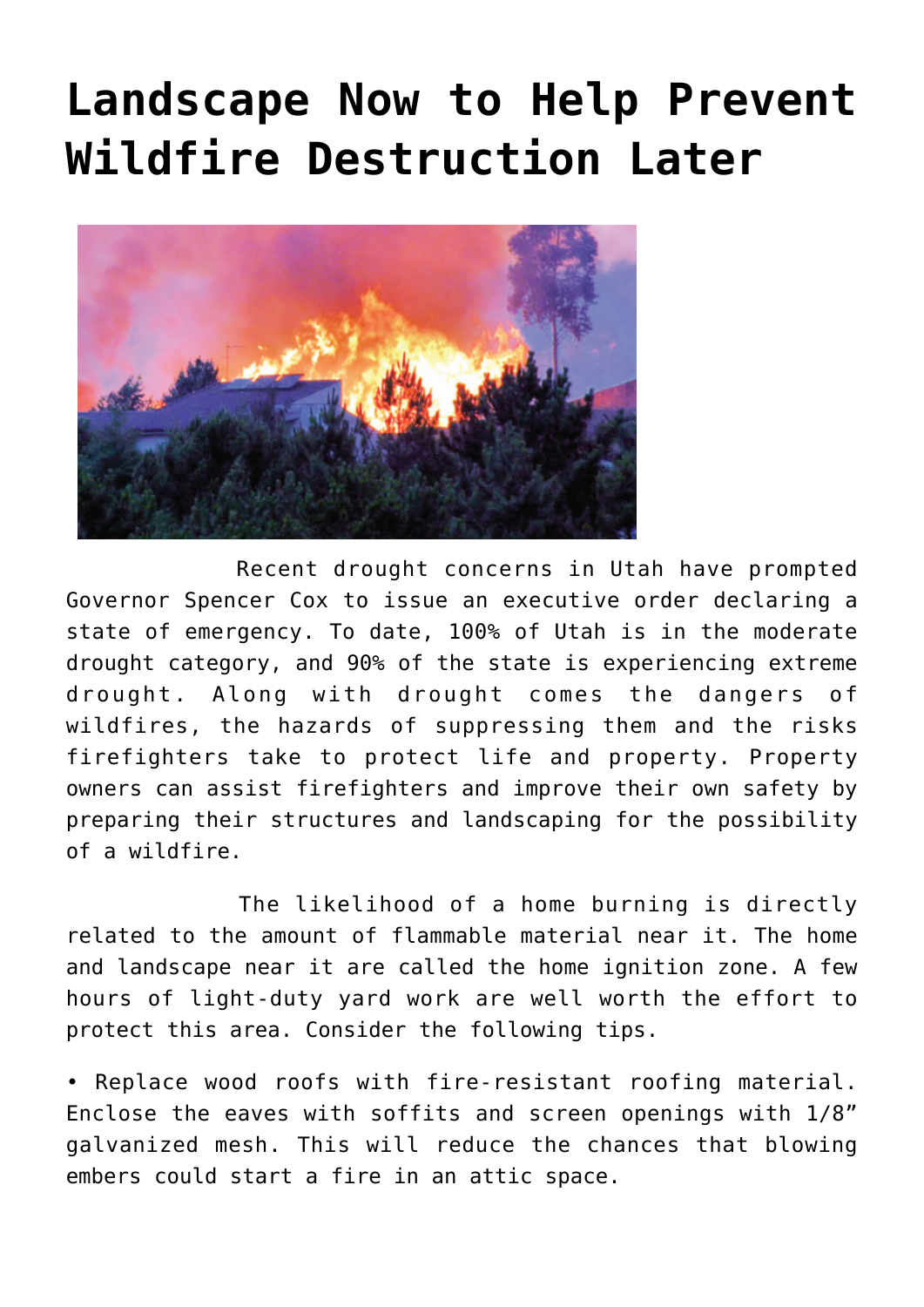• During a fire, burning embers land in some of the same places that collect leaves, needles and other debris, so it is important to regularly clear debris from roof valleys, gutters and deck corners.

• Remove debris from the yard and mow, irrigate and prune. The first 3 to 5 feet from the home should be a no-burn zone consisting of pavers, concrete or small, succulent plants. This is a good place for a sidewalk, patio or driveway to butt up against the house. From there to approximately 60 feet out is the most critical area of the landscape where trees should be thinned and pruned, with no shrubs underneath to carry fire into their crowns. This mid-zone should be your irrigated landscape. Mowed, green grass works well, along with manicured beds of herbaceous perennials. Maintenance is key here; a plant that is maintained may be firewise, while one that is not may be a hazard. From 60 to 100 feet out, the landscape should be clean and green, with dead leaves, needles and twigs removed. There should be few trees and shrubs in this zone, and trees should be pruned. To be effective, maintenance must be done on a regular basis, depending on the type and amount of vegetation.

• Select appropriate species to grow in the home ignition zone. Evergreens and scrub oaks tend to be highly flammable, while aspen and most broad-leaved trees and shrubs are less flammable. Plants that are green and moist during the hottest, driest part of the year are best.

• The wildlands beyond 100 feet should be thinned, and brush should not be dumped there. Many people do not control the land 100 feet or more from their home, but a plan can still be in place. Contact your neighbors and talk with them about safety and what you can do together. This includes individual neighbors, but may also include government neighbors like the U.S. Forest Service or the Bureau of Land Management.

• Keep firewood, construction material and other flammable